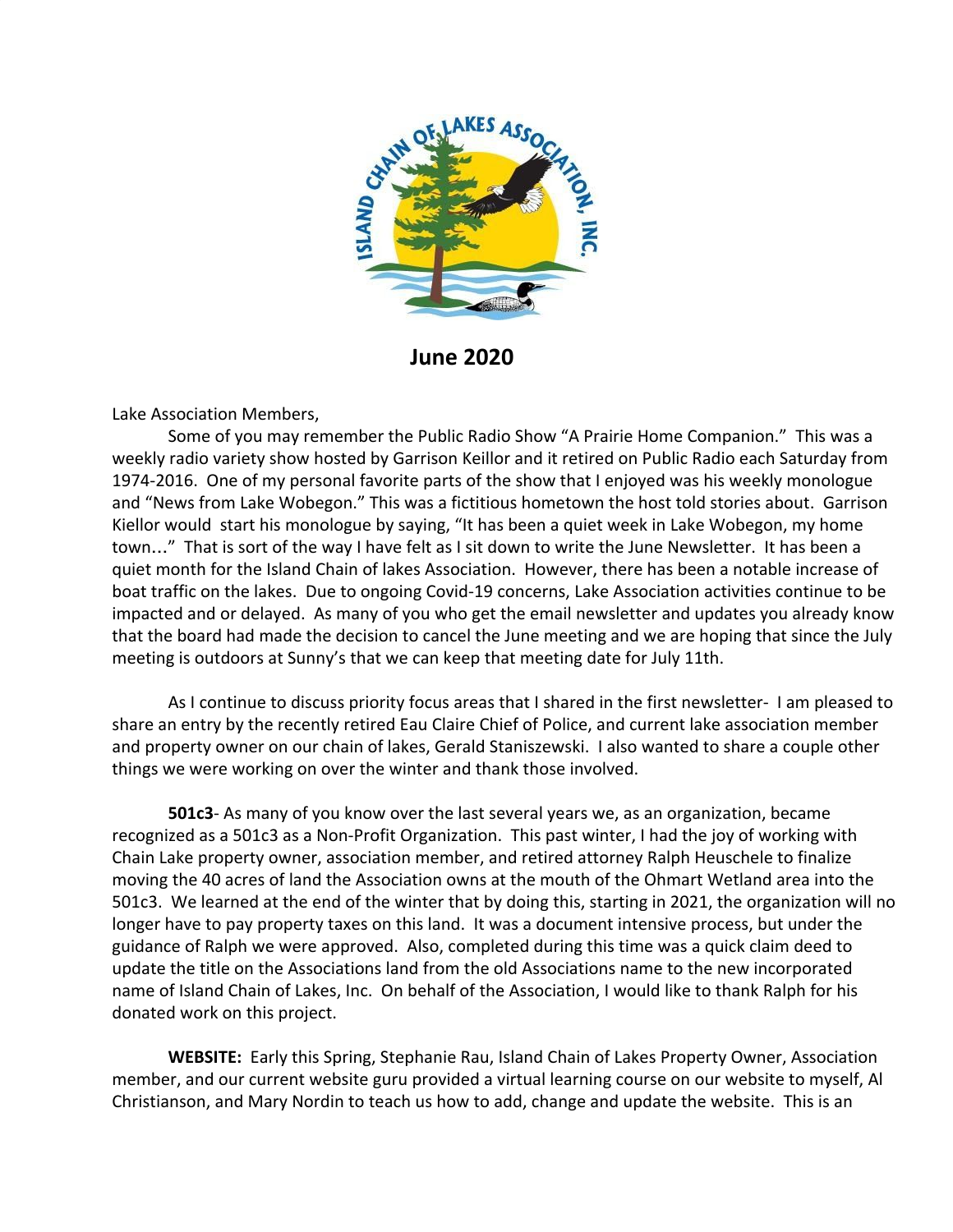on-going process, but you will be seeing updates coming to the website soon. Check us out at Islandchainoflakes.org. Thanks Stephanie for providing your time and expertise during this virtual training with the group.

\_\_\_\_\_\_\_\_\_\_\_\_\_\_\_\_\_\_\_\_\_\_\_\_\_\_\_\_\_\_\_\_\_\_\_\_\_\_\_\_\_\_\_\_\_\_\_\_\_\_\_\_\_\_\_\_\_\_\_\_\_\_\_\_\_\_\_\_\_\_\_\_\_\_\_\_\_\_\_\_\_\_\_\_

Your President, Karl Nordin 715-577-8692 karlnordin61@gmail.com

## Theft and Burglary Prevention

Gerald "Skee" Staniszewski Retired Chief of Police - Eau Claire Police Department Licensed Realtor with RE/MAX Affiliates for the Island Chain of Lakes



When you are the victim of a theft or burglary it can leave you feeling angry and powerless to criminals. You can replace the stolen atv, trailer, or fishing equipment, but it's hard to replace that sense of security and peace of mind.

As the former Chief of Police for the City of Eau Claire, I can attest that property crimes can have a significant impact on the quality of life in a community. Our department focused prevention efforts on this crime and had success in reducing crime statistics by partnering with the community and neighborhoods. We learned that there are steps you can take to reduce the chances that you will be the victim of a theft. Here are some best practices:

- 1. Eliminate easy opportunities for criminals.
- 2. Make sure your home or cottage has the "lived in" look.
- 3. Take steps to 'target harden" your home.
- 4. Use technology when available.
- 5. Create connected neighborhoods.

Generally speaking, many instances of theft are crimes of opportunity. It is done without planning or premeditation. Prevention starts with making sure your personal property is locked up and out of sight. We live in a safe area, but that doesn't mean you should leave your keys in your car and your home unlocked. Remember to secure the trailer, lock your car doors, put the atv and bikes in the garage and don't leave your fishing gear on the dock. Establish an everyday habit of putting things away.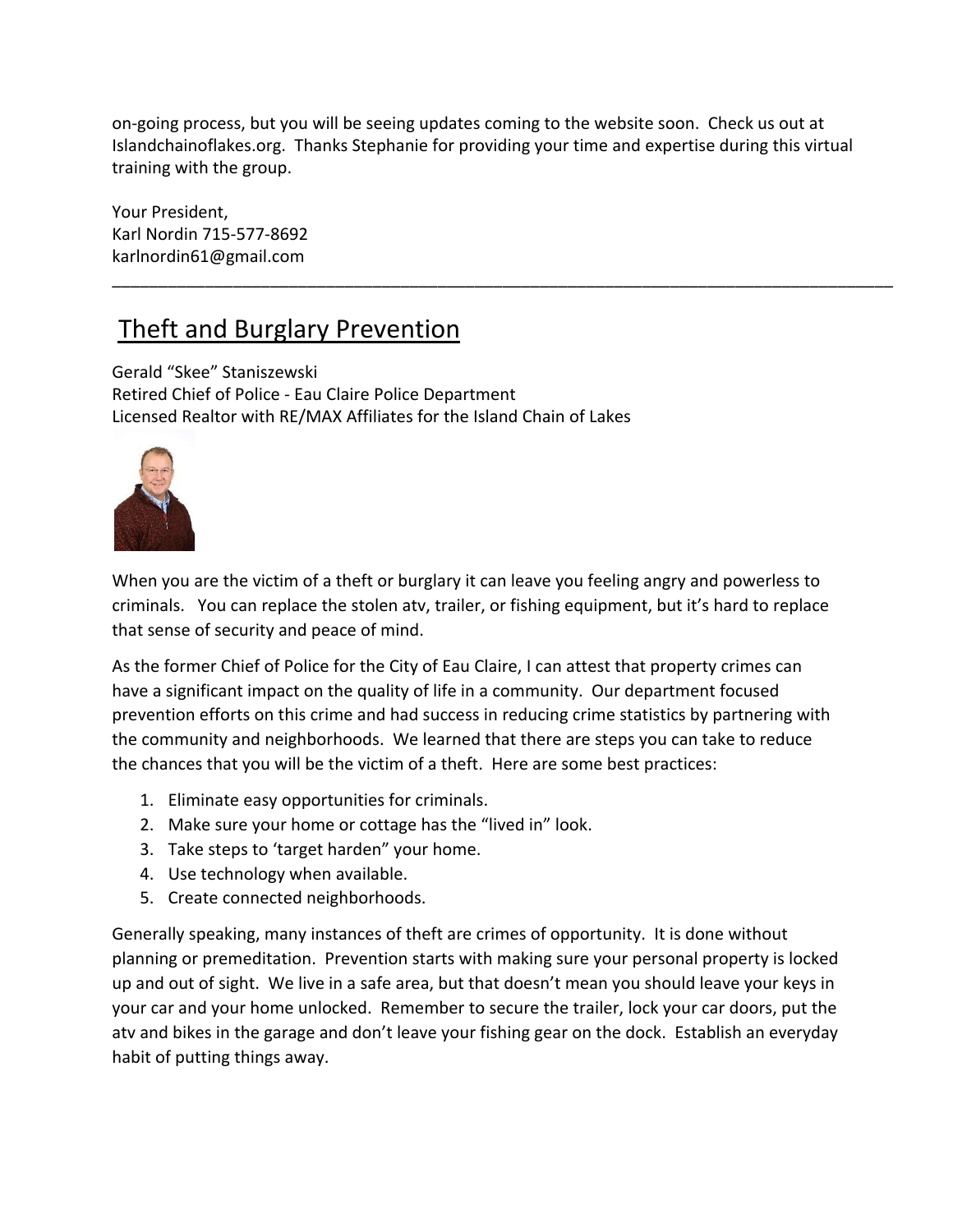Thefts and burglaries increase during the off season around the lake. Criminals take advantage of seasonal occupancy to reduce their chances of being caught. One way to deter these opportunists is to make sure your home or cottage has the "lived in" look. Ensure that your lawn is mowed and your driveway is plowed on a regular basis. Have automated or motion lights on your home and gardens. Ensure no mail builds up in your mailbox by putting a hold on your mail. Turn a TV on when you're gone for both flickering light and sound. Leaving a car parked in the driveway is also very effective.

Target hardening refers to strengthening the security of a home. Crime prevention through environmental design is effective in creating a strong visible defense to deter thieves. Techniques include installing doors and windows that resist being forced open and adding uncomfortable landscaping and fencing to deter human presence. Thieves will usually access the property from a window or door opposite the road so focus on increasing lighting and reducing potential hiding places next to the home in those areas.

Using the newest technology gives you another tool to aid in prevention and the apprehension of criminals. Home alarm systems, surveillance cameras and interactive video door cameras allow remote monitoring of your home and investments. These systems can also help in documenting crimes that do occur to assist police in identifying suspects. New technology, along with internet connection, can be costly but can bring a significant peace of mind.

Probably the most effective means of deterring crime is having a connected neighborhood. Get to know your neighbors on a first name basis. Establishing a personal connection will likely result in looking out for each other and an ability to know when things just aren't right. Throw a wave to those who are walking by or driving by your home slowly. If they are just out for exercising or sightseeing, you may have just made a new friend. If they have bad intentions, they are no longer anonymous and likely not to return to the area. An analysis of crime statistics shows that neighborhoods with active neighborhood associations have lower crime rates. A community that looks after each other and has a good communication network deters crime and is quick to react when something does happen.

Even with preventative measures in place, thefts will occur, but we can reduce the number of incidents through proactive behavior and a good communication network. However, if you find your house broken into, don't go inside to investigate. Call the police from your cell phone or the neighbor's home. Nothing is worth risking your or your family's safety, and everything can be replaced. You also risk destroying any evidence that police can collect to help solve the crime and recover your property. A good practice is to put your name or identifying marks on your property so it can be returned if located later.

I am thankful for our active lake association and the proactive steps the leadership has taken to keep everyone informed. Take the next step and help reduce the chances a theft or burglary will occur in your neighborhood on the lake. Please feel free to contact me with any questions about safety and security. I can be reached at gerald.staniszewski@gmail.com.